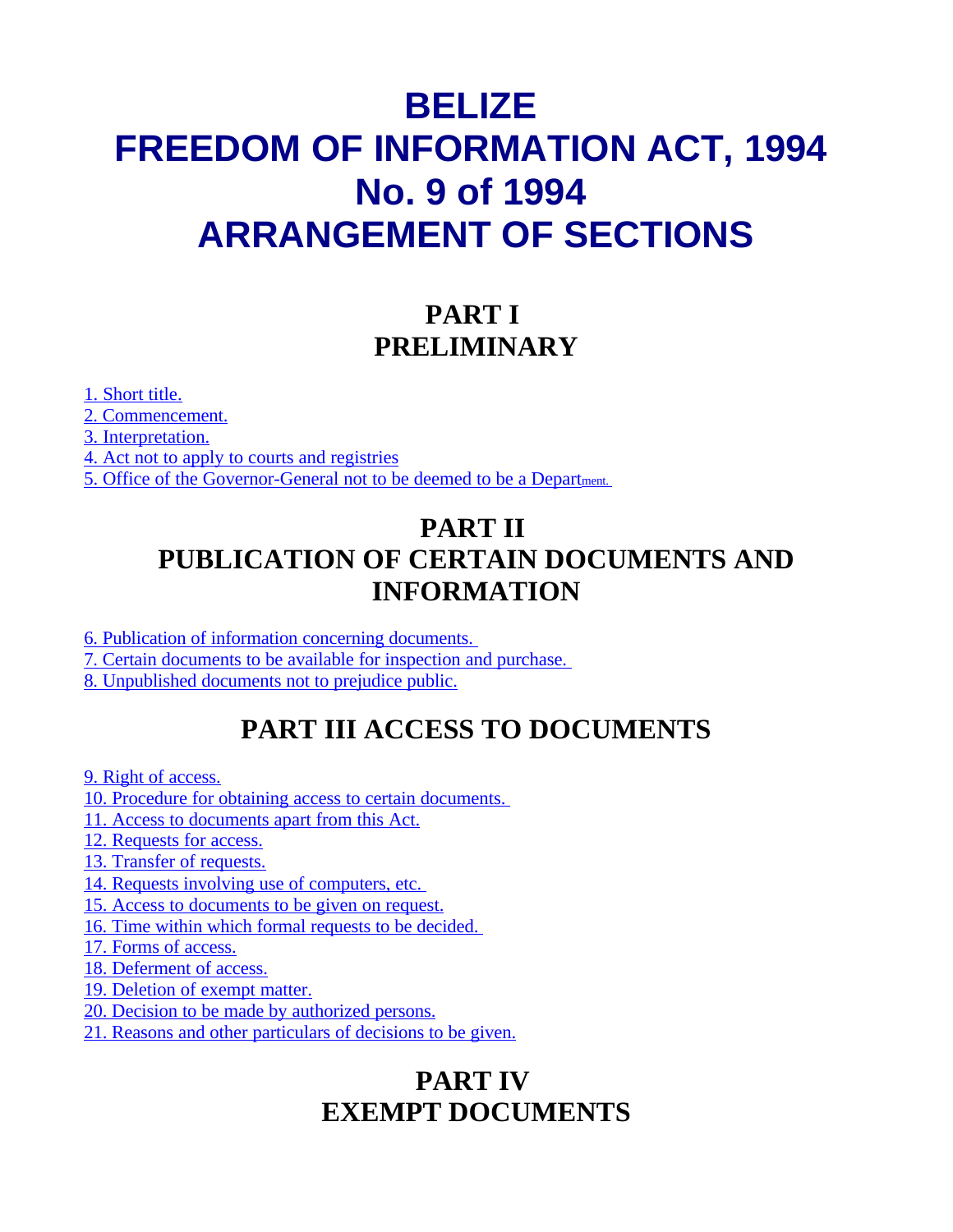- 22. Documents affecting national security, defence and international relations.
- 23. Cabinet documents.
- 24. Documents affecting enforcement and administration of the law.
- 25. Documents to which secrecy provisions of enactments apply.
- 26. Certain documents concerning operations of Ministries, etc.
- 27. Documents affecting personal privacy.
- 28. Documents affecting legal proceedings or subject to legal professional privilege.
- 29. Documents relating to trade secrets, etc.
- 30. Documents affecting national economy.
- 31. Documents containing material obtained in confidence.
- 32. Documents the disclosure of which would be contempt of National Assembly or contempt of court.
- 33. Crown privilege in judicial proceedings not affected.
- 34. Duty of authorities to act in good faith.

# **PART V REVIEW OF DECISIONS**

- 35. Applications to Ombudsman.
- 36. Internal review.
- 37. Time for application to Ombudsman.
- 38. Burden of proof.
- 39. Power of Ombudsman to make orders.
- 40. Production of exempt documents.
- 41. Evidence of certificates.
- 42. Power of Ombudsman in relation to witnesses, etc.
- 43. Appeals against Ombudsman's decisions.

# **PART VI MISCELLANEOUS**

- 44. Protection against actions for defamation or breach of confidence.
- 45. Protection in respect of offences.
- 46. Reports to National Assembly.
- 47. Regulations.

**No. 9 of 1994 I assent, (MR. CARLOS PERDOMO)**  *Deputy Governor-General*  **5th May, 1994** 

AN ACT to give to members of the public, rights of accessto official documents of the Government and public authorities; to provide for public examination of records relating to Government's financial, contractual and other transactions; and to provide for matters connected therewith nr incidental thereto.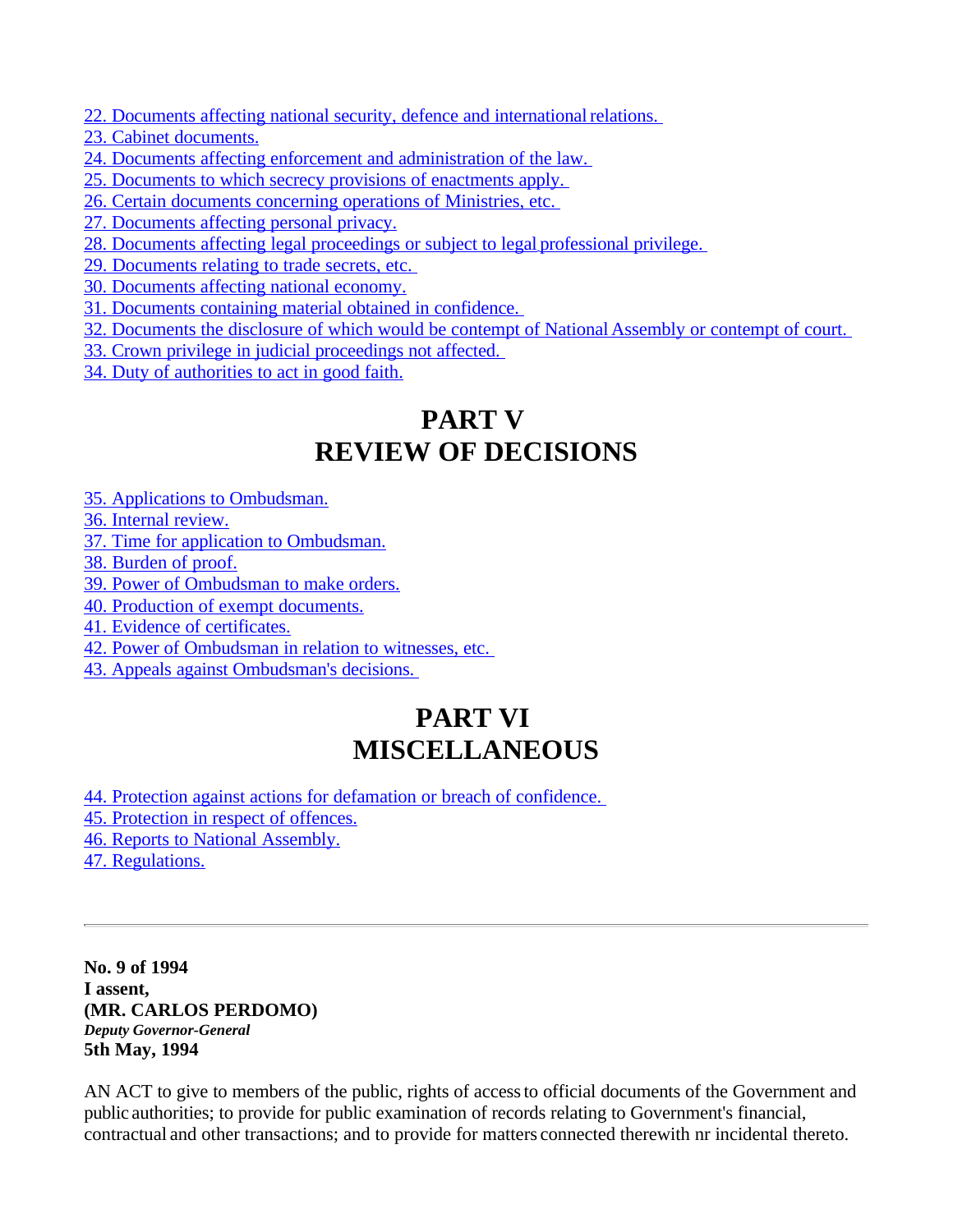*BE ITENACTED, by and with the advice and consent of the House of Representatives and the Senate of Belize and by the authority of the same, as follows:*

# **PART I PRELIMINARY**

**Short title.**

1. This Act may be cited as the

#### **FREEDOM OF INFORMATION ACT, 1994.**

#### **Commencement.**

2. This Act shall come into operation on a day to beappointed by the Minister by Order published ir. the *Gazette.*

#### **Interpretation.**

3.-(1) In this Act, unless the context otherwise requires

"applicant" means a person who has made a request;

" Department" means a Department of the Government of Belize;

"document" includes public contracts, grants or leases of land, or any written or printed matter, any map, plan or photograph, and any article or thing that has been so treated in relation to any sounds or visual images that those sounds or visual images are capable, with or without the aid of some other device, of being reproduced from the article or thing, and includes a copy of any such matter, map, plan, photograph, article or thing, but does not include library material maintained for reference purposes;

"enactment" means an Act or an instrument (including rules, regulations or by-laws) made under an Act;

"exempt document" means a document which, by virtue of a provision of Part IV, is an exempt document;

"exempt matter" means matter the inclusion of which in a document causes the document to be an exempt document;

"Minister" or "Minister administering this Act" means the Minister who has been assigned responsibility under theConstitution for information;

"Ministry" means a Ministry of the Government and includes a Minister, Minister of State and officers and servants of that Ministry;

"Ombudsman" means the Ombudsman established under the Ombudsman Act;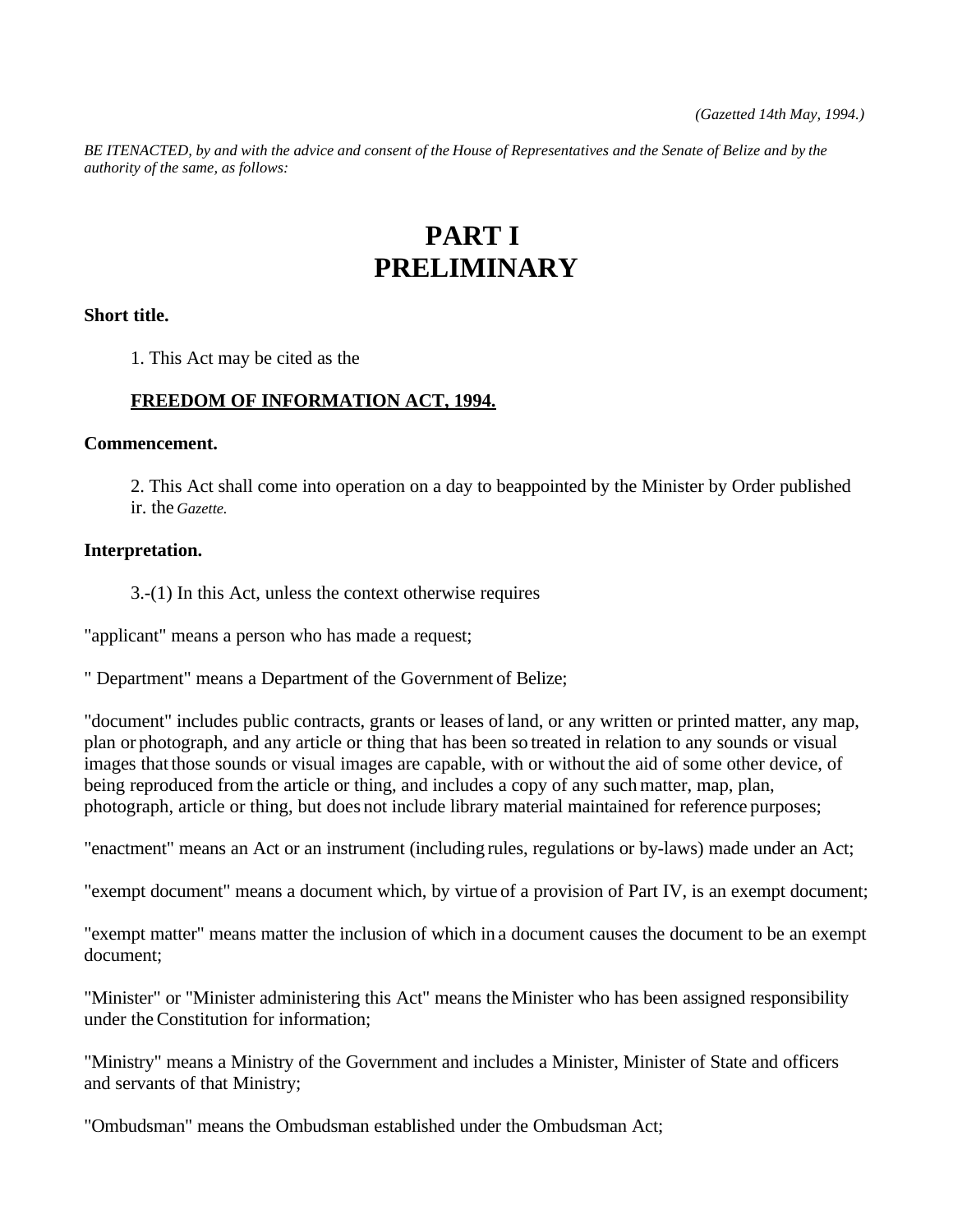"prescribed authority" means-

- **(a)** a local authority (a city council, town board or a village council);
- **(b)** a public statutory corporation or body; or
- **(c)** a body corporate or an unincorporated body, established for a public purpose, which may be prescribed by the Minister by Order published in the *Gazette;*

"principal officer" means-

- **(a)** in relation to a Ministry, the Permanent Secretary of that Ministry,
- **(b)** in relation to a Department, the Head of that Department, and
- **(c)** in relation to a prescribed authority, the chief executive officer, general manager or other similar officer of that authority;

"regulations" means regulations made under this Act;

"record" shall have the same meaning as assigned to the term "document";

"request" means a request for access to a document orrecord made in accordance with this Act;

"responsible Minister" means-

- **(a)** in relation to a Ministry the Minister who has been assigned responsibility under the Constitution for that Ministry, or
- **(b)** in relation to a prescribed authority the Minister who has been assigned responsibility under the Constitution for the subject-matter of that authority.

(2) References in this Act to a Ministry shall include a reference to a Department of Government.

# **Act not to aply to courts and registries**

4. For the purposes of this Act-

- **(a)** a court, or the holder of a judicial office or other office pertaining to a court, in his capacity as the holder of that office, is not to be taken to be included in a Department;
- **(b)** a registry or other office of a court, and the staff of such a registry or other office in their capacity as members of that staff, shall not be taken to be part of a Department.

# **Office of the Governor-General not to be deemed to be a Department**

5. The Office of the Governor-General shall not be deemed to be a Department of Government for the purposes of this Act.

# **PART II PUBLICATION OF CERTAIN DOCUMENTS AND**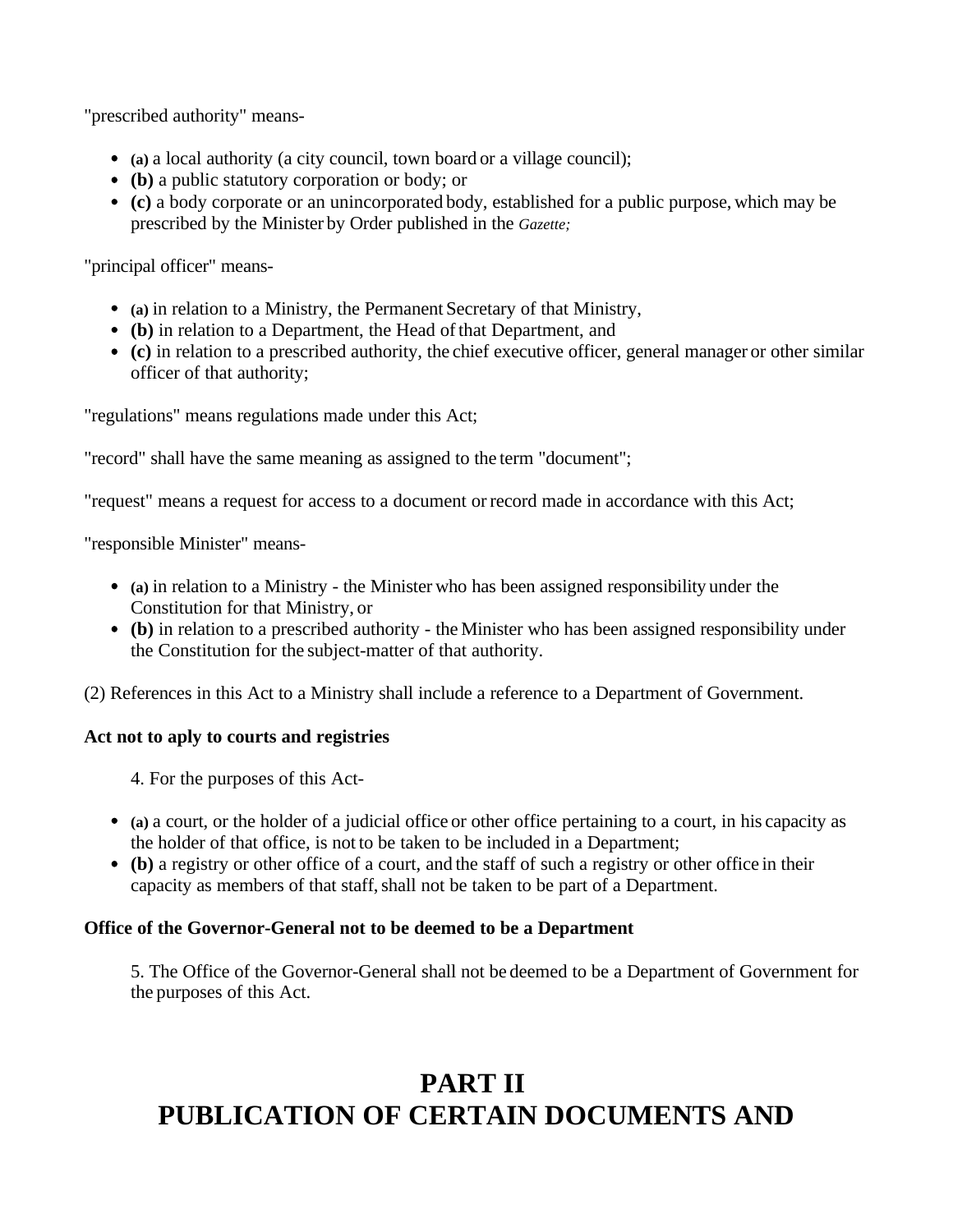# **INFORMATION**

#### **Publication of information concerning documents**

6.-(1) The responsible Minister or principal officer of a Ministry or prescribed authority shall-

- **(a)** cause to be published, as soon as practicable after the commencement of this Act but not later than 12 months after that commencement, in a form approved by the Minister administering this Act-
	- (i) a statement setting out particulars of the organization and functions of the Ministry or prescribed authority, as the case may be, indicating as far as practicable, the decision-making powers and other powers affecting members of the public that are involved in those functions, and particulars of any arrangement that exists for consultation with or representations by, bodies and persons outside the Government administration in relation to the formulation of policy in, or the administration of, the Ministry or prescribed authority; and
	- **(ii)** a statement of the categories of documents that are maintained in the possession of such Ministry, or prescribed authority; and
- **(b)** within 12 months after the publication of the statement under sub-paragraph (i) or (ii) of paragraph (a), that is the first statement published under that sub-paragraph, and thereafter at intervals of not more than 12 months, cause to be published statements bringing up to date the information contained in the previous statement or statements published under that sub-paragraph.

(2) A form approved by the Minister under subsection (1) shall be such as he considers appropriate for the purpose of assisting members of the public to exercise effectively their rights under Part III of this Act.

(3) The information to be published in accordance with this section may be published in the *Gazette.*

(4) Nothing in this section requires the publicatlon of information that is of such a nature that its inclusion in a document would cause that document to be an exempt document.

(5) Subsection (1) applies in relation to a Mlnlstry or prescribed authority that comes into existence after the commencement of this Act as if the references in that subsection to the commencement of this Act were references to the day on which the Ministry or prescribed authority comes into existence.

# **Certain documents to be available for inspection and purchase**

7.-(1) This section applies to documents that are provided by the Ministry or prescribed authority for the use of, or are used by the Ministry or prescribed authority or its officers in making decisions or recommendations, under or for the purposes of an enactment or scheme administered by the Ministry or prescribed authority, with respect to rights, privileges or benefits, or to obligations, penalties or other detriments, to or for which persons are or may be entitled or subject, being-

- **(a)** manuals or other documents containing interpretations, rules, guidelines, practices or precedents; or
- **(b)** documents containing particulars of such a scheme, not being particulars contained in an enactment or published under this Act,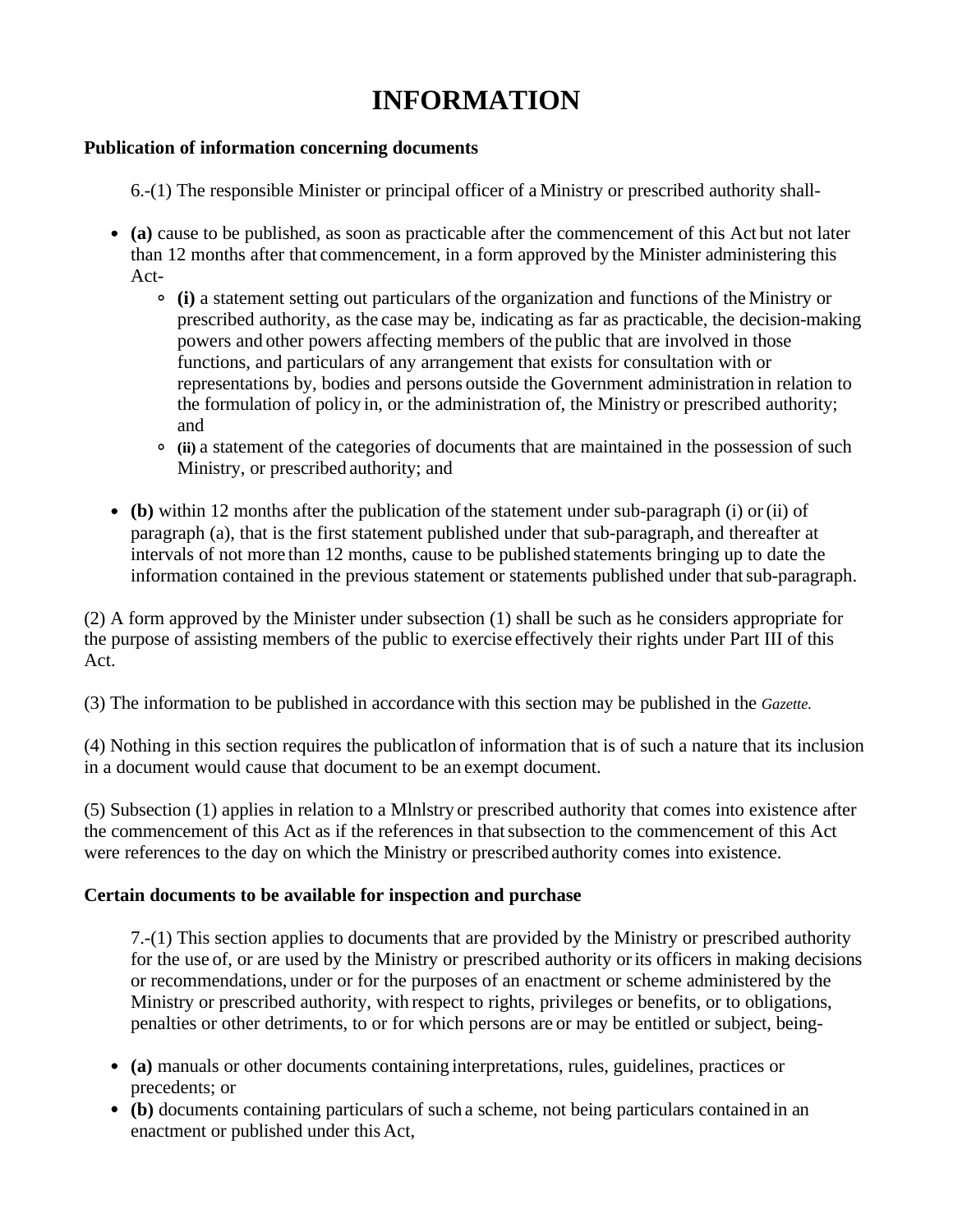but not including documents that are available to the public as published otherwise than by a Ministry or prescribed authority.

(2) The principal officer shall-

- **(a)** cause copies of all documents to which this section applies that are in use fromtime to time to be made available for inspection and for purchase by members of the public;
- **(b)** not later than 12 months after the commencement of this Act, cause to be published in the *Gazette*, a statement (which may take the form of an index) specifying the documents of which copies are, at the time of preparation of the statement, so available and the place or places where copies may be inspected and may be purchased; and
- (c) within 12 months after the publication of the statement under paragraph (b) and thereafter at intervals of not more than 12months, cause to be published in the *Gazette,* statements bringing up to date information contained in the previous statement or statements.

(3) The principal officer is not required to comply fully with paragraph (2) *(a)* before the expiration of 12 months after the commencement of this Act, but shall, before that time, comply with that paragraph so far as is practicable.

(4) This section does not require a document ofthe kind referred to in subsection (1) containing exempt matter to be made available in accordance with subsection (2), but, if such a document is not so made available, the principal officer shall, if practicable, cause to be prepared a corresponding document, altered only to the extent necessary to exclude the exempt matter, and cause the document so prepared to be dealt with in accordance with subsection (2).

(5) Subsections (2) and (3) apply in relation to a Ministry or prescribed authority that comes into existence after the commencement of this Act as if the referencesin those subsections to the commencement of this Act were references to the day on which the Ministry or prescribed authority comes into existence.

# **Unpublishing documents not to prejudice public**

8. If a document required to be made available in accordance with section 7, being a document containing a rule, guideline or practice relating to a function of a Ministry or prescribed authority, was not made available and included in a statement in the *Gazette,* as referred to in that section, a member of the public who was not aware of that rule, guideline or practice shall not be subjected to any prejudice by reason only of the applica~ion of thatrule, guideline or practice in relation to the thing done or omitted to be done by him if he could lawfully have avoided that prejudice had he been aware of that rule, guideline or practice.

# **PART III ACCESS TO DOCUMENTS**

#### **right of access**

9. Subject to this Act, every person shall have a right to obtain access in accordance with this Act to a document of a Ministry or prescribed authority, other than an exempt document.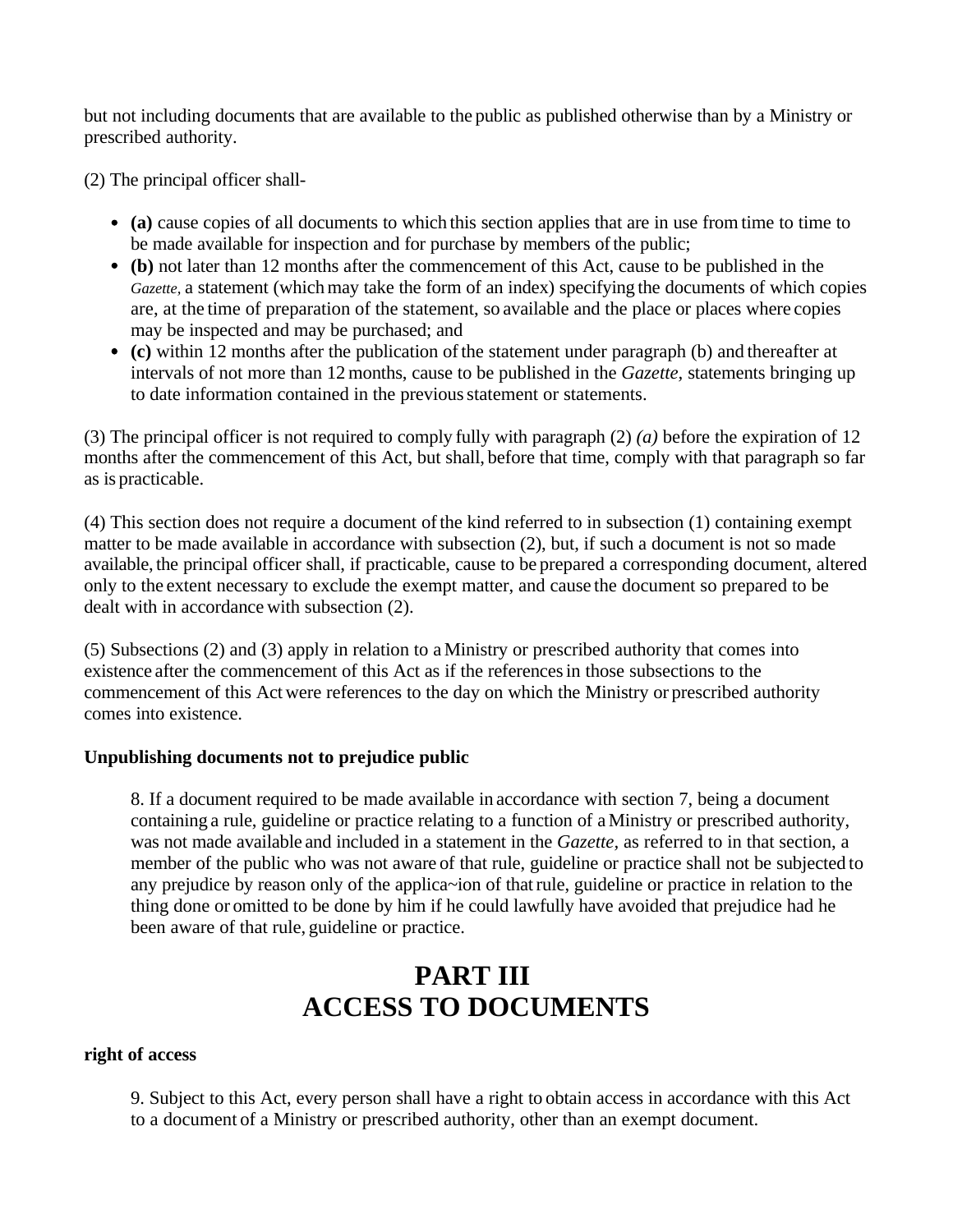### **Procedure for obtaining access for certain documents**

10. Where-

- **(a)** a document is open to public access, as part of a public register or otherwise, in accordance with another enactment; or
- **(b)** a document is available for purchase by the public in accordance with arrangements made by a Ministry or prescribed authority,

the access to that document shall be obtained in accordance with that enactment or arrangement, as the case may be.

#### **access to documents apart from this Act**

11. Nothing in this Act is intended to prevent or discourage Ministries and prescribed authorities from publishing or giving access to documents (including exempt documents), otherwise than as required by this Act, where they can properly do so or are required by law to do so.

#### **Request for access**

12.-(1) A person who wishes to obtain access to a document of a Ministry or prescribed authority shall make a request in writing to the Ministry or prescribed authority for access to the document.

(2) Subject to subsection (3), a request shall provide such information concerning the document as is reasonably necessary to enable a responsible officer of the Ministry or prescribed authority, as the case may be, to identify the document.

(3) Where a request is expressed to relate to all documents, or to all documents of a specified class, that contain information of a specified kind or relate to a specified subject-matter, compliance with the request may be refused if it would interfere unreasonably with the operations of the Ministry or prescribed authority, having regard to any difficulty that would exist in identifying, locating or collating documents containing relevant information within the filing system of the Ministry or prescribed authority.

(4) It is the duty of a Ministry or prescribed authority, where practicable, to assist a person who wishesto make a request, or has made a request that does not comply with this section or has not been directed to the appropriate Ministry or prescribed authority, to make a request in a manner that complies with this section or to direct a request to the appropriate Ministry or specified authority.

(5) Where a request in writing is made to a Ministry or prescribed authority for access to a document, the Ministry or prescribed authority, as the case may be, shall not refuse to comply with the request on the ground-

- **(a)** that the request does not comply with subsection (2); or
- **(b)** that, in the case of a request of the kind referred to in subsection (3), compliance with the request would interfere unreasonably with the operations of the Ministry or prescribed authority, as the case may be,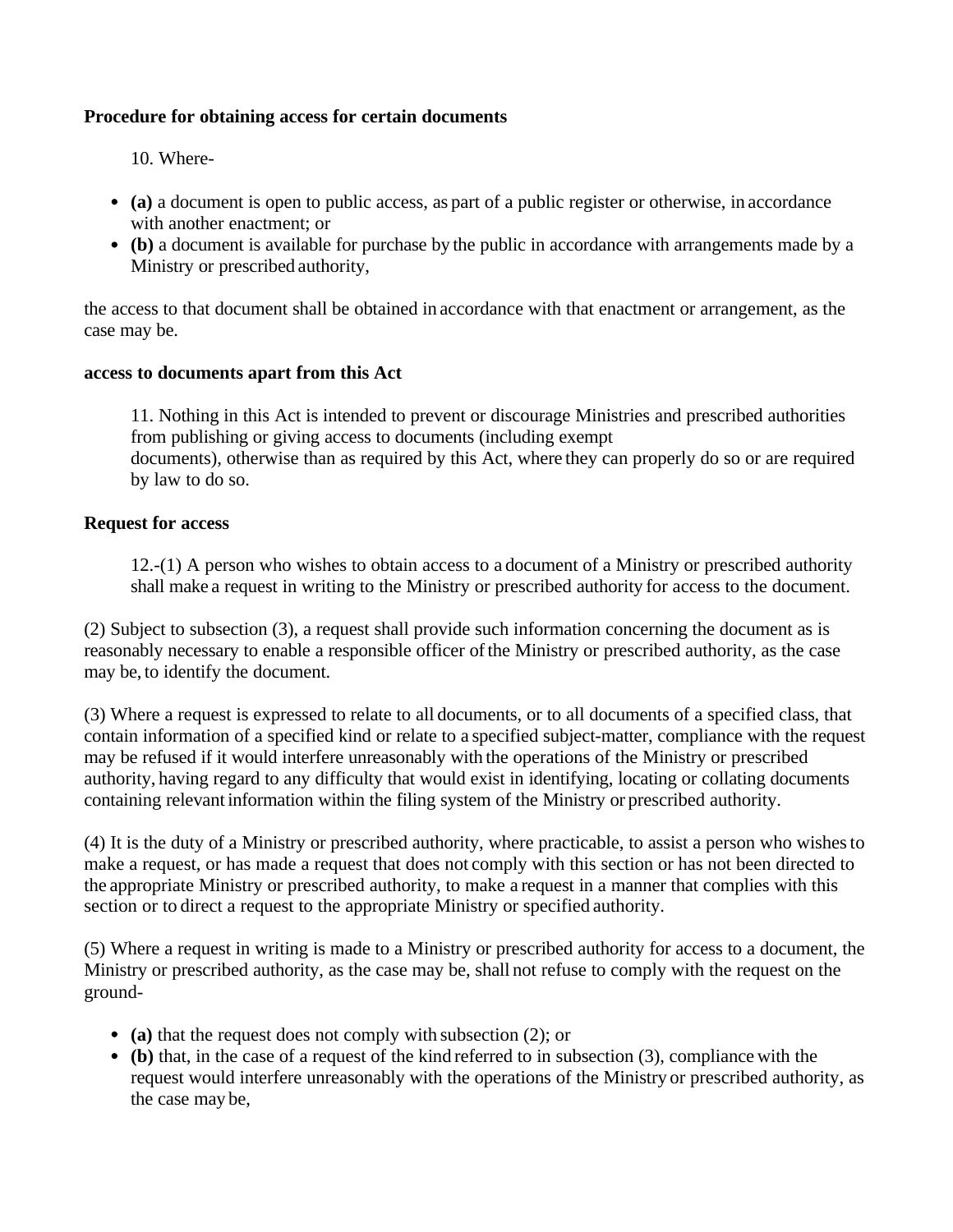without first giving the applicant a reasonable opportumty of consultation with the Ministry or prescribed authority with a view to the making of a request in a form that would remove the ground for refusal.

# **Transfer of request**

13.-(1) Where-

- **(a)** a request is made to a Ministry or prescribed authority for access to a document; and
- **(b)** the document is not in the possession ot that Ministry or prescribed authority but is in the possession of another Ministry or prescribed authority or the subject-matter of the document is more closely connected with the functions of another Ministry or prescribed authority than with those of the Ministry or prescribed authority to which the request is made,

the Ministry or prescribed authority to which the request is made may transfer the request to the other Ministry or prescribed authority and inform the person making the request accordingly and, if it is necessary to do so in order to enable the other Ministry or prescribed authority to deal with the request, send the document to the other Ministry or prescribed authority.

(2) Where a request is transferred to a Ministry or prescribed authority in accordance with this section, it shall be deemed to be a request made to that Ministry or prescribed authority and received at the time at which it was originally received.

# **Request involving use of computers, etc.**

14.-(1) Where-

- **(a)** a request (including a request of the kind described in subsection 12 (3)) is dulymade to a Ministry or prescribed authority;
- **(b)** it appears from the request that the desire of the applicant is for information that is not available in discrete form in documents of the Ministry or prescribed authority; and
- **(c)** the Ministry or prescribed authority could produce a written document containing the information in discrete form by-
	- **(i)** the use of a computer or other equipment that is ordinarily available to the Ministry or prescribed authority for retrieving or collating stored information; or
	- **(ii)** the making of a transcript from a sound recording held in the Ministry or prescribed authority,

the Ministry or prescribed authority shall deal with the request as if it were a request for access to a written document so produced and containing that information and, for that purpose, this Act applies as if the Ministry or prescribed authority had such a document in its possession.

(2) A Ministry or prescribed authority is not required to comply with subsection (1) if compliance would interfere unreasonably with the operations of the Ministry or prescribed authority.

# **Access to document to be given on request**

15.-(1) Where a request for access to a document is duly made, and payment is made of any charge that isrequired to be paid before access is granted, access to the document shall be given in accordance with this Act.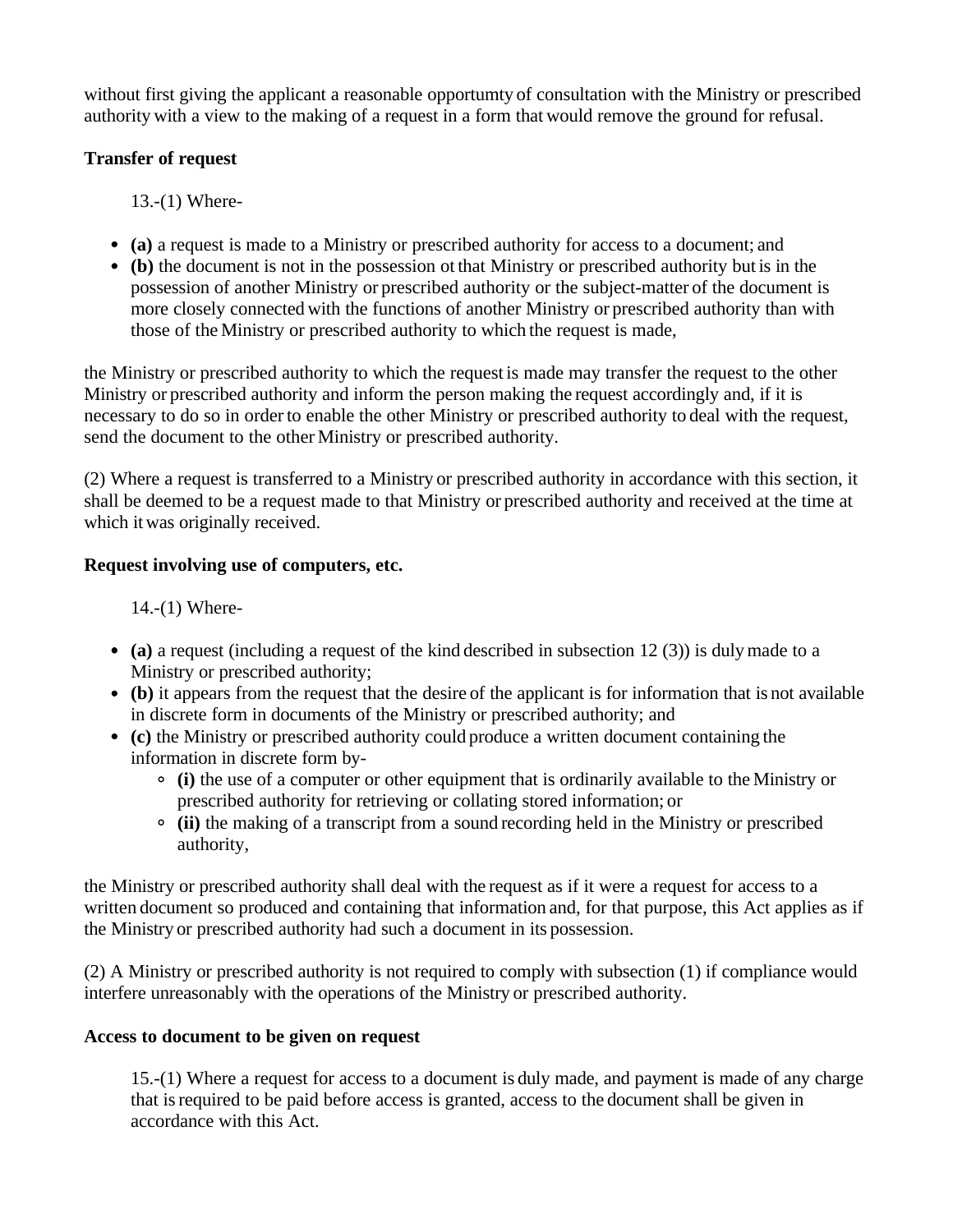(2) The expression "duly made" occurring in subsection (1) means that the request shall be in writing.

### **Time whithin which formal request to be decided**

16. If a request to a Ministry or prescribed authority-

- **(a)** is made in writing and is expressed to be in pursuance of this Act; and
- **(b)** is sent by post to the Ministry or prescribed authority, or delivered to an officer of the Ministry or prescribed authority, at an address of the Ministry or prescribed authority, as the case may be, to which requests

made in pursuance of this Act may be sent or delivered in accordance with this section,

the Ministry or prescribed authority shall take allreasonable steps to enable the applicant to be notified of a decision on the request as soon as practicable but in any case not later than *two weeks* after the day on which the request is received by or on behalf of the Ministry or prescribed authority.

#### **Forms of access**

- 17.-(1) Access to a document may be given to a person in one or more of the following forms:
- **(a)** a reasonable opportunity to inspect the document;
- **(b)** provision by the Ministry or prescribed authority of a copy of the document;
- **(c)** in the case of a document that is an article or thing from which sounds or visual images are capable of being reproduced, themaking of arrangements for the person to hear or view those sounds or visual images;
- **(d)** in the case of a document by which words are recorded in a manner in which they are capable of being reproduced in the form of sound or in which words are contained in the form of shorthand writing or in codified form, provision hy the Ministry or prescribed authority of a written transcript of the words recorded or contained in the document.

(2) Subject to subsection (3) and to section 19, where the applicant has requested access in a particular form, access shall be given in that form.

(3) If the form of access requested by the applicant*-*

- **(a)** would interfere unreasonably with the operations of the Ministry or prescribed authority; or
- **(b)** would be detrimental to the preservation of the document or, having regard to the physical nature of the document, would not be appropriate; or
- (c) would involve an infringement of copyright (other than copyright owned by the Government) subsisting in the document,

access in that form may be refused and access given in another form.

#### **Deferment of access**

18.-(1) A Ministry or prescribed authority which receives a request may defer the provision of access to the document concerned until the happening of a particular event (including the taking of some action required by law or some administrative action), or until the expiration of a specified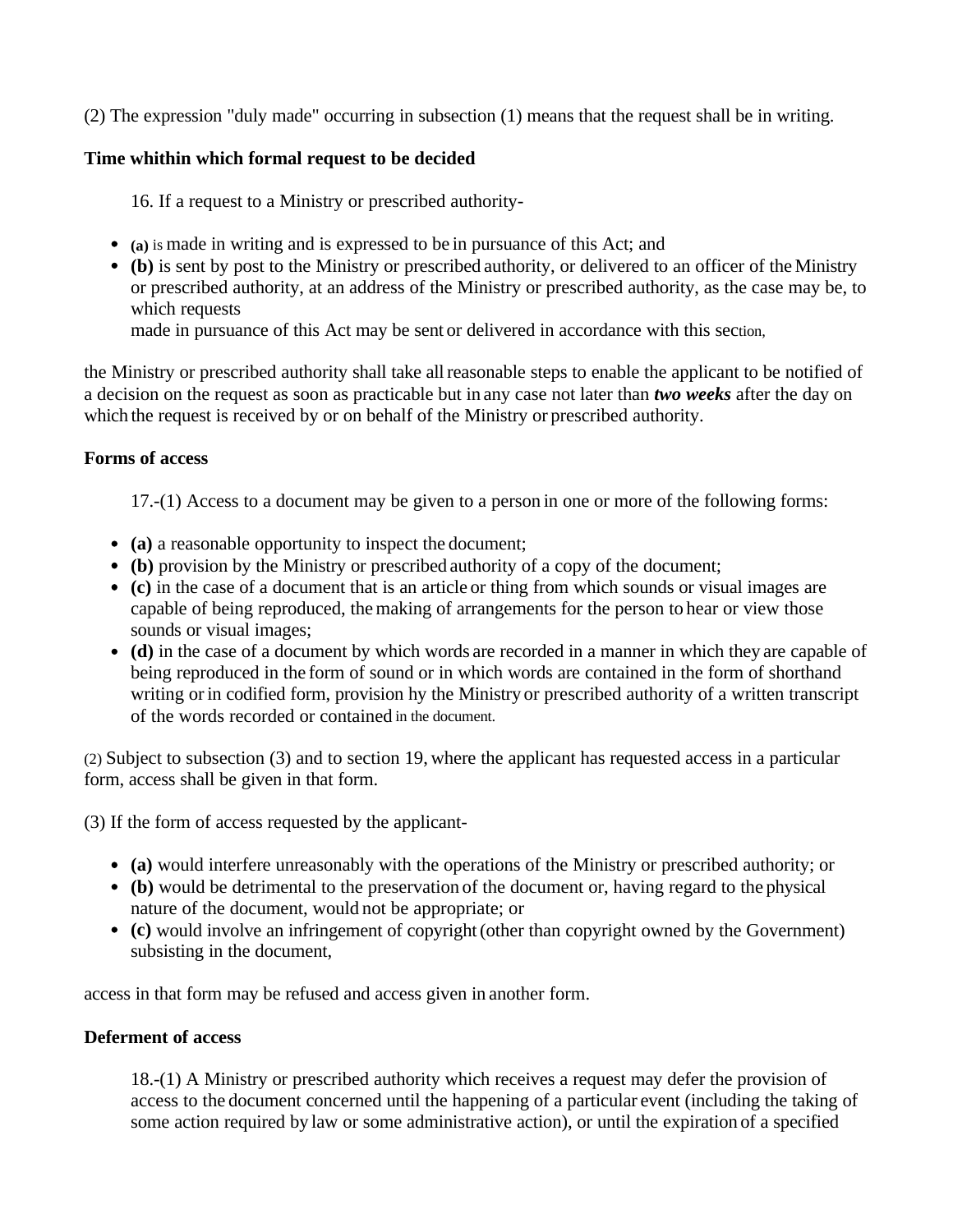time, where it is reasonable to do so in the public interest or having regard to normal and proper administrative practices.

(2) Where the provision of access to a document is deferred in accordance with subsection (1), the Ministry or prescribed authority shall, in informing the applicant

of the reasons for the decision, indicate, as far as practicable, the period for which the deferment will operate.

# **Deletion of exempt matter**

19.-(1) Where-

- (a) a decision is made not to grant a request for access to a document on the ground that it is an exempt document;
- **(b)** it is practicable for the Ministry or prescribed authority to grant access to a copy of the document with such deletions as tomake the copy not an exempt document; and
- **(c)** it appears from the request, or the applicant subsequently indicates, that the applicant would wish to have access to such a copy,

the Ministry or prescribed authority shall grant access to such a copy of the document.

(2) Where access is granted to a copy of a document in accordance with subsection (1)-

- **(a)** the applicant shall be informed that it issuch a copy and also be intormed of the provisions of this Act by virtue of which any matter deleted is exempt matter; and
- **(b)** section 21 does not apply to the decision that the applicant is not entitled to access to the whole of the document unless the applicant requests the Ministry or prescribed authority to furnish him with a notice in writing in accordance with that section.

# **Decision to be made by authorized persons**

20. A decision in respect of a request made to a Ministry or prescribed authority may be made, on behalf of the Ministry or prescribed authority, by the responsible Minister or the principal officer of the Ministry or prescribed authority or, subject to the regulations, by an officer ofthe Ministry or prescribed authority acting within the scope of authority exercisable by him in accordance with the arrangements approved by the responsible Minister or the principal officer of the Ministry or prescribed authority.

# **Reasons and other particulars of decisions to be given**

21.-(1) Where, in relation to a request for access to a document of a Ministry or prescribed authority, a decision is made under this Part that the applicant is not entitled to access to the document in accordance with the request or that provision of access to the document be deferred, the Ministry or prescribed authority shall cause the applicant to be given notice in writing of the decision, and the notice shall-

**(a)** state the findings on any material questions of fact, referring to the material on which those findings were based, and the reasons for the decision;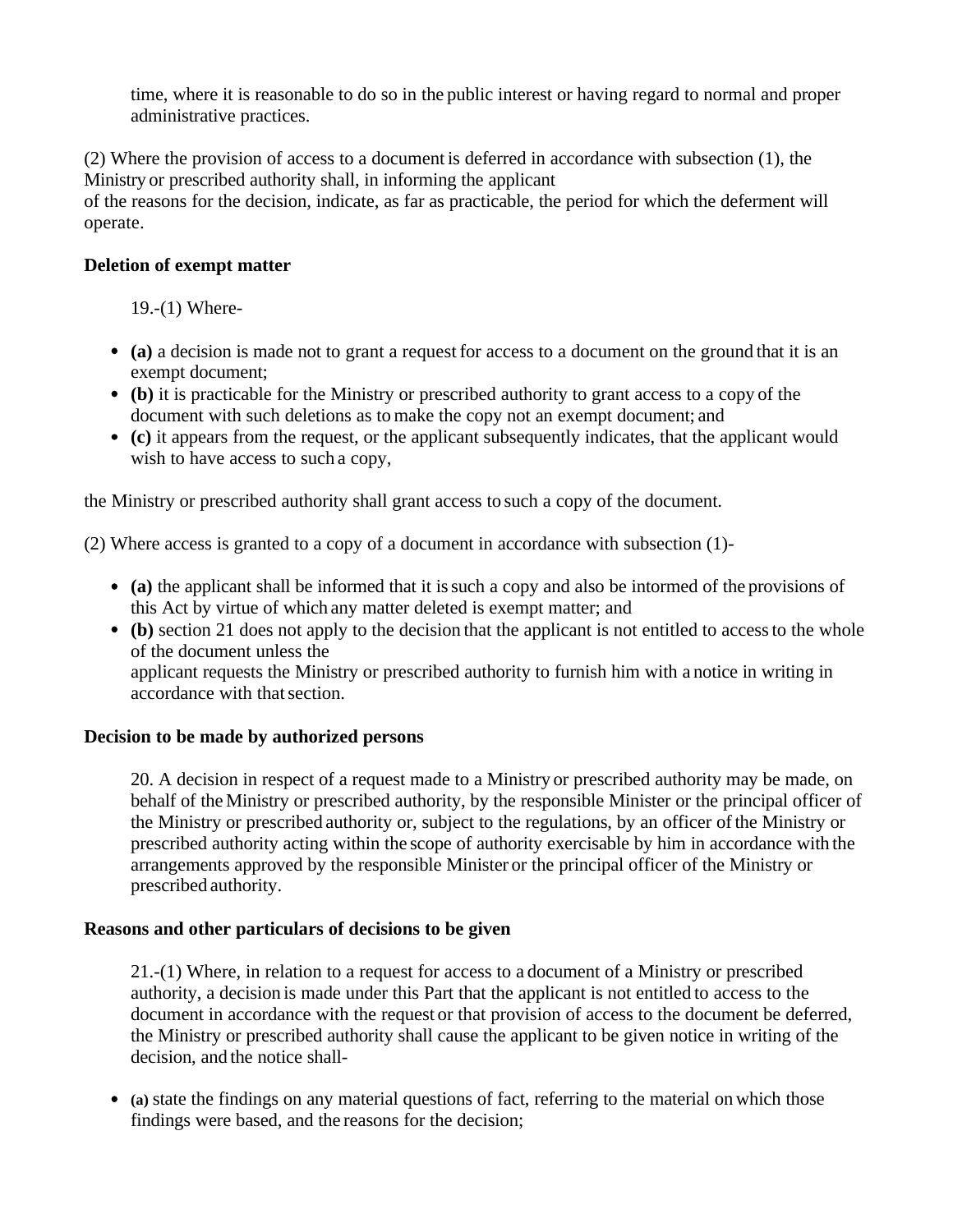- (b) where the decision relates to a document of any Ministry or prescribed authority, state the name and designation of the person giving the decision; and
- **(c)** inform the applicant of his right to apply for a review of the decision.

(2) A Ministry or prescribed authority is not required to include in a notice under subsection (1) any matter that is of such a nature that its inclusion in a document would cause that document to be an exempt document.

# **PART IV EXEMPT DOCUMENTS**

#### **Documents affectings National security, defense, and international relations**

22.-(1) A document is an exempt document if disclosure of the document under this Act would be contrary to the public interest for the reason that the disclosure-

- **(a)** would prejudice the security, defence orinternational relations of Belize; or
- **(b)** would divulge any information or matter communicated in confidence by or on be half of the Government of another country to the Government of Belize.

(2) Where a Minister is satisfied that the disclosure under this Act of a document would be contrary to the public interest for a reason referred to in subsection (1), he may sign a certificate to that effect and such a certificate, so long as it remains in force, shall establish conclusively that the document is an exempt document referred to in subsection (1).

(3) Where a Minister is satisfied as mentioned in subsection (2) by reason only of the matter contained in a particular part or particular parts of a document, a certificate under that subsection in respect of the document shall identify that part or those parts of the document as containing the matter by reason of which the certificate is given.

(4) The responsible Minister may delegate his powers under this section to the principal officer of the Ministry or the prescribed authority, as the case may be.

# **Cabinet documents**

23.-(1) A document is an exempt document if it is-

- **(a)** a document that has been submitted to the Cabinet for its consideration or is proposed to be submitted; or
- **(b)** an official record of the Cabinet; or
- **(c)** a document that is a copy of, or of a part of, a document referred to in paragraph *(a)* or *(b);* or
- **(d)** a document the disclosure of which would involve disclosure of any deliberation or advice of the Cabinet, other than a document by which a decision of the Cabinet was officially published.

(2) For the purposes of this Act, a certificate signed by the Secretary to the Cabinet or a person performing the duties of the Secretary, certifying that a document is one of a kind referred to in a paragraph of subsection (1), establishes conclusively that it is an exempt document of that kind.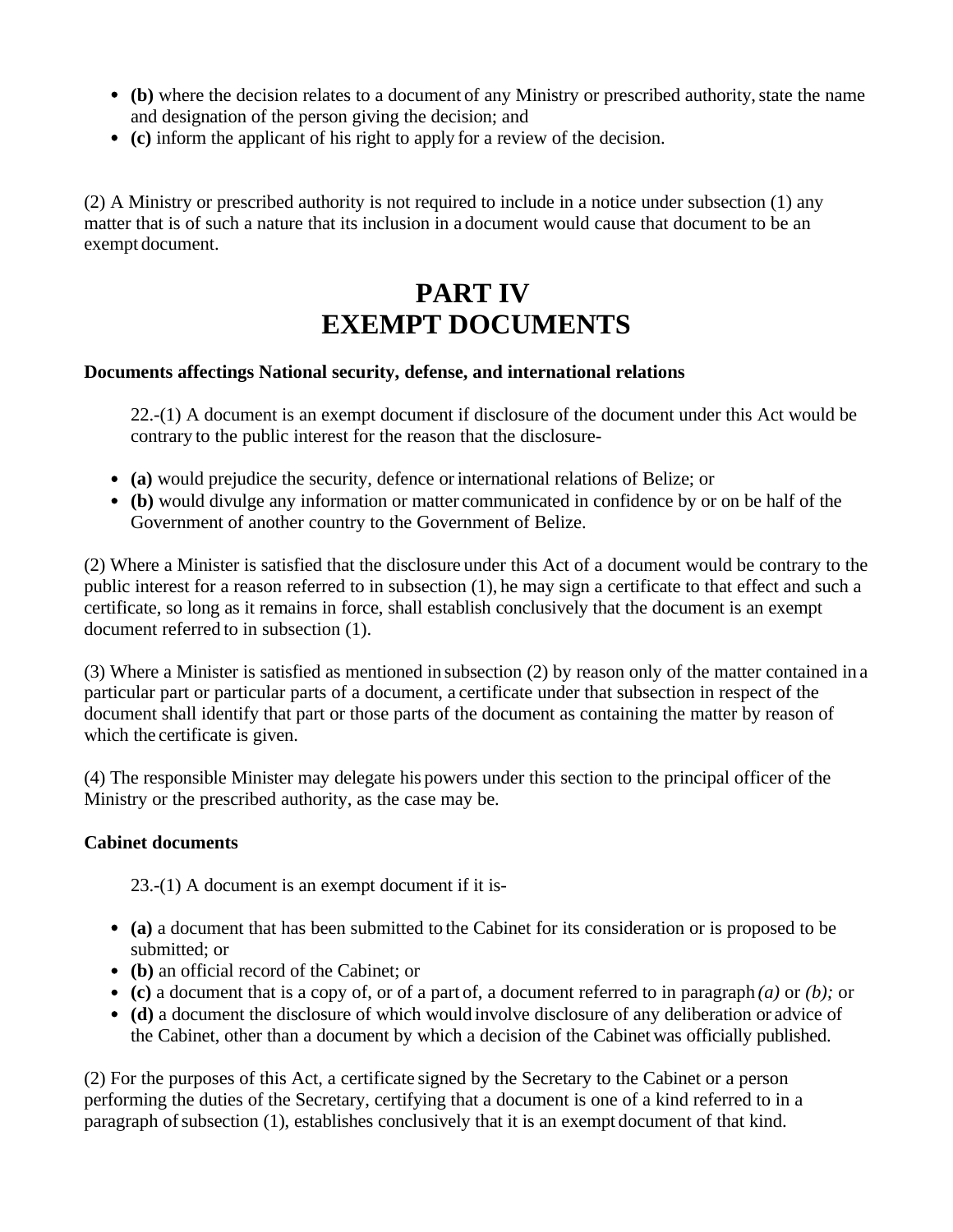(3) Where a document is a document referred to in paragraph (1) (d) by reason only of matter contained in a particular part or particular parts of the document, a certificate under subsection (2) in respect of the document shall identify that part or those parts of the document as containing the matter by reason of which the certificate is given.

(4) A reference in this section to the Cabinet shall be read as including a reference to a committee of the Gabinet.

# **Documents affectings enforcement and administration of the law**

24. A document is an exempt document if its disclosure under this Act would, or would be reasonably likely to-

- **(a)** prejudice the investigation of a breach or possible breach of the law or the enforcement or proper administration of the law in a particular instance;
- **(b)** prejudice the fair trial of a person or the impartial adjudication of a particular case;
- **(c)** disclose, or enable a person to ascertain the identity of a confidential source ofinformation in relation to the enforcement or administration of the law;
- **(d)** disclose methods or procedures for preventing, detecting, investigating, or dealing with matters arising out of breaches or evasions of the law, the disclosure of which would, or would be reasonably likely to, prejudice the effectiveness of those methods or procedures; or
- **(e)** endanger the lives or physical safety of persons engaged in or in connection with law enforcement.

# **Documents to which secrecy provisions of enactments aply**

25. A document is an exempt document if  $\pi$  is a document to which a prescribed provision of an enactment,

being a provision prohibiting or restricting disclosure of the document or of information or other matter contained in the document, applies.

# **Certain documents concerning operations of Ministries, etc.**

26. A document is an exempt document if its disclosure under this Act would be contrary to the public interest by reason that the disclosure would have a substantial adverse effect on the financial, property or staff management interests of the Government or a prescribed authority or would otherwise have a substantial adverse effect on the efficient and economical conduct of the affairs of a Ministry or prescribed authority.

# **Documents affecting personal privacy**

27.-(1) A document is an exempt document if its disclosure under this Act would involve the unreasonable disclosure of information relating to the personal affairs of any person (including a deceased person).

(2) Subject to subsection (3), the provisions of subsection (1) do not have effect in relation to a request by a person for access to a document by reason only of the inclusion in the document of matter relating to that person.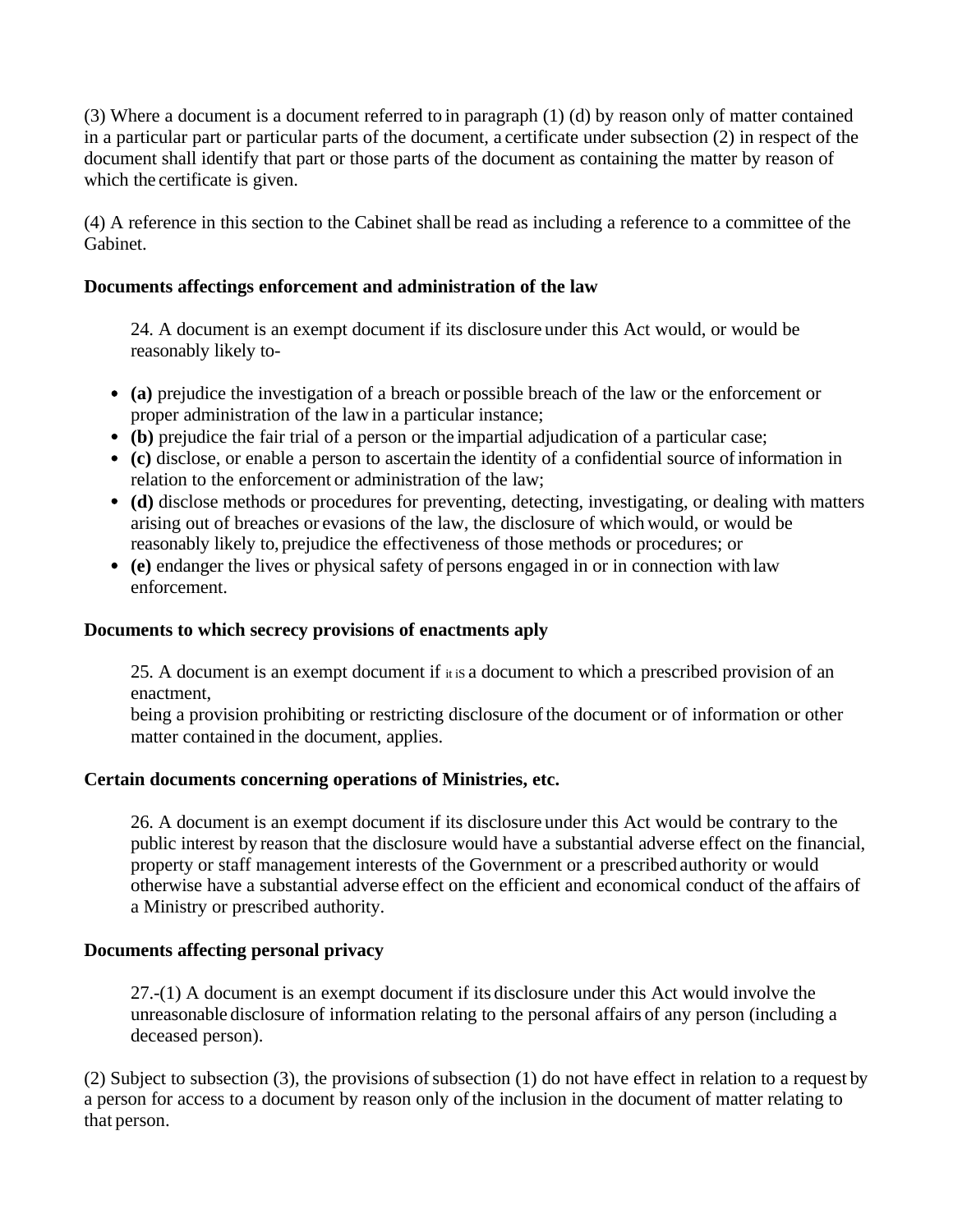(3) Where a request is made to a Ministry or prescribed authority for access to a document that contains information of a medical or psychiatric nature concerning the person making the request and it appears to the principal officer that the disclosure of the information to that person might be prejudicial to the physical ormental health or well-being of that person, the principal officer may direct that the document containing that information, that would otherwise be given to that person is not to be given to him but is to be given instead to a medical practitioner to be nominated by him.

### **Documents affecting legal proceedings or subject to legal professional privilege**

28.-(1) A document is an exempt document if its disclosure under this Act would be reasonably likely to have a substantial adverse effect on the interests of the Government of Belize or of a prescribed authority in or in relation to pending or likely legal proceedings.

(2) A document is an exempt document if it is of such a nature that it would be privileged from production in legal proceedings on the ground of legal professional privilege.

(3) A document of the kind referred to in section 7 (1) is not an exempt document by virtue of subsection (2) of this section by reason only of the inclusion in the document of matter that is used or to be used for the purpose of the making of decisions or recommendations referred to in section  $7(1)$ .

#### **Documents relating to trade, secrets, etc.**

29.-(1) A document is an exempt document if its disclosure under this Act would disclose information concerning a person in respect of his business or professional affairs or concerning a business, commercial or financial undertaking, and-

- **(a)** the information relates to trade secrets orto other matter the disclosure of which under this Act would be reasonably likely to expose the person or undertaking unreasonably to disadvantage; or
- **(b)** the disclosure of the information underthis Act would be contrary to the public interest by reason that the disclosure would be reasonably likely to impair the ability of the Government or a prescribed authority to obtain similar information in the future.

(2) The provisions of subsection (1) do not have effect in relation to a request by a person for access to a document by reason only of the inclusion in the document of information concerning that person in respect of his business or professional affairs or of information concerning a business, commercial or financial undertaking of which that person, or a person on whose behalf that person made the request, is the proprietor.

#### **Documents affecting national economy**

30. A document is an exempt document if its disclosure under this Act would be contrary to the public interest by reason that it would be reasonably likely to have a substantial adverse effect on the national economy.

#### **Documents containing material obtaining in confidence**

31. A document is an exempt document if its disclosure would constitute a breach of confidence.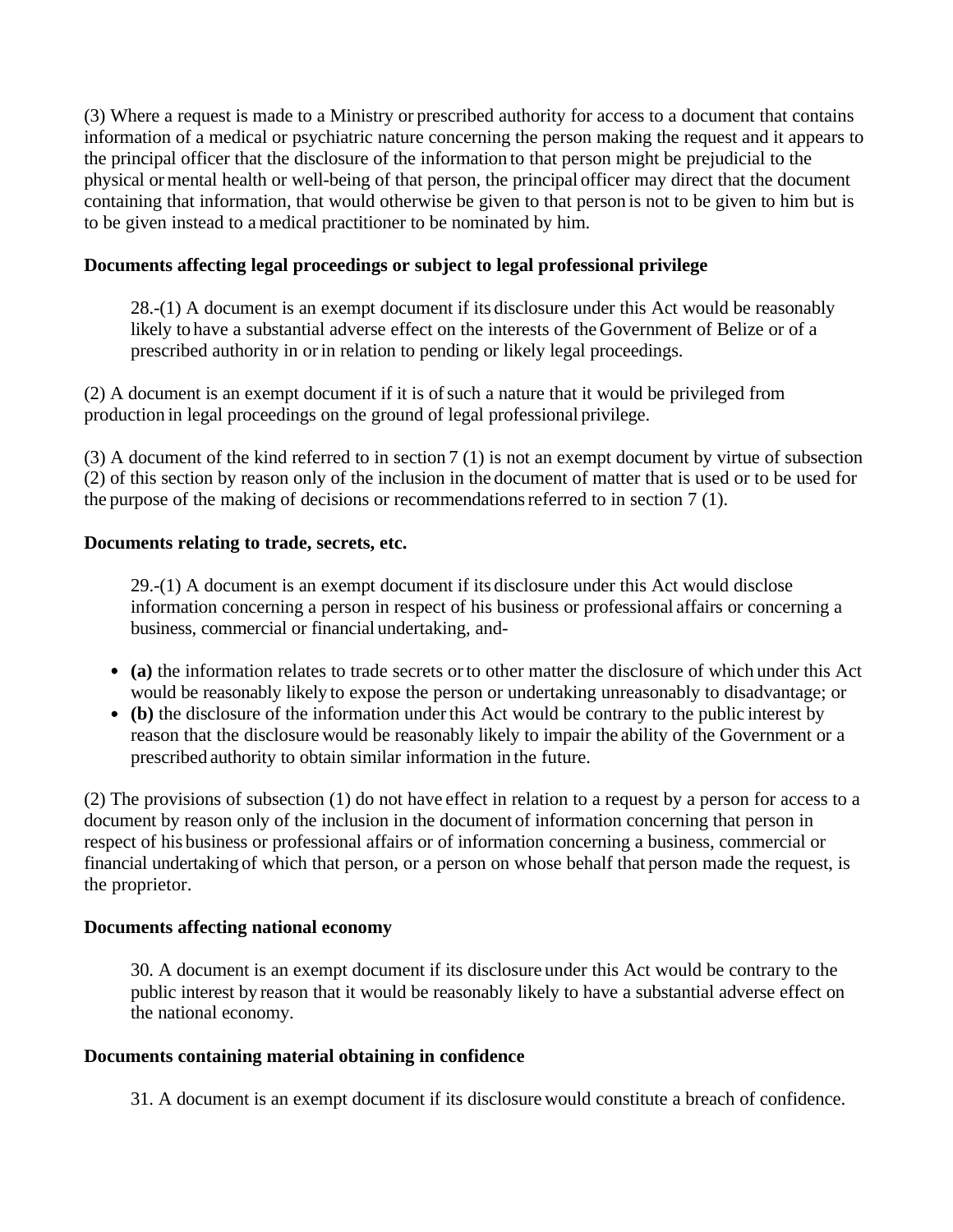#### **Documents the disclosure of which would be contempt of National assembly or contempt of court**

32. A document is an exempt document if public disclosure of the document would, apart from this Act and any immunity of the Crown-

- **(a)** be in contempt of court;
- **(b)** be contrary to an order made or direction given by a commission or by a tribunal or other person or body having power to take evidence on oath; or
- **(c)** infringe the privileges of the National Assembly.

#### **Crown privilege in juducial proceedings not afected**

33. Nothing in this Act shall affect any rule of law which authorises the withholding of any document by the Crown in or in relation to a judicial proceeding on the ground that the publication or disclosure of the document would be injurious to the public interest.

#### **Duty of authorities to act in good faith**

34. In considering whether or not to claim exemption under this Part, the principal officer of a Ministry or prescribed authority shall act in good faith and use his best endeavours to achieve the object of this Act to afford to members of the public maximum access to official documents consistent with public interest.

# **PART V REVIEW OF DECISIONS**

#### **Aplications to Ombudsman**

35.-(1) Application may be made to the Ombudsman for review of a decision refusing to grant access to a document in accordance with a request or deferring the provision of access to a document.

(2) Subject to subsection (3), in proceedings underthis Part, the Ombudsman has power, in addition to any other power, to review any decision that has been made by a Ministry or prescribed authority in respect of the request and to decide any matter in relation to the request that, under this Act, could have been or could be decided by a Ministry or prescribed authority, and any decision oI the Ombudsman under this section has the same efect as a decision of the Ministry or prescribed authority.

(3) Where, in proceedings under this section, it is established that a document is an exempt document, the Ombudsman does not have power to decide that accessto the document, so far as it contains exempt matter, isto be granted.

(4) Where, under a provision of Part IV, it is provided that a certificate of a specified kind estahlishes conclusively, for the purposes of this Act, that a document is an exempt document and such a certificate has been

given in respect of a document, the powers of the Ombudsman do not extend to reviewing the decision to give the certificate or the existence of proper grounds for the giving of the certificate.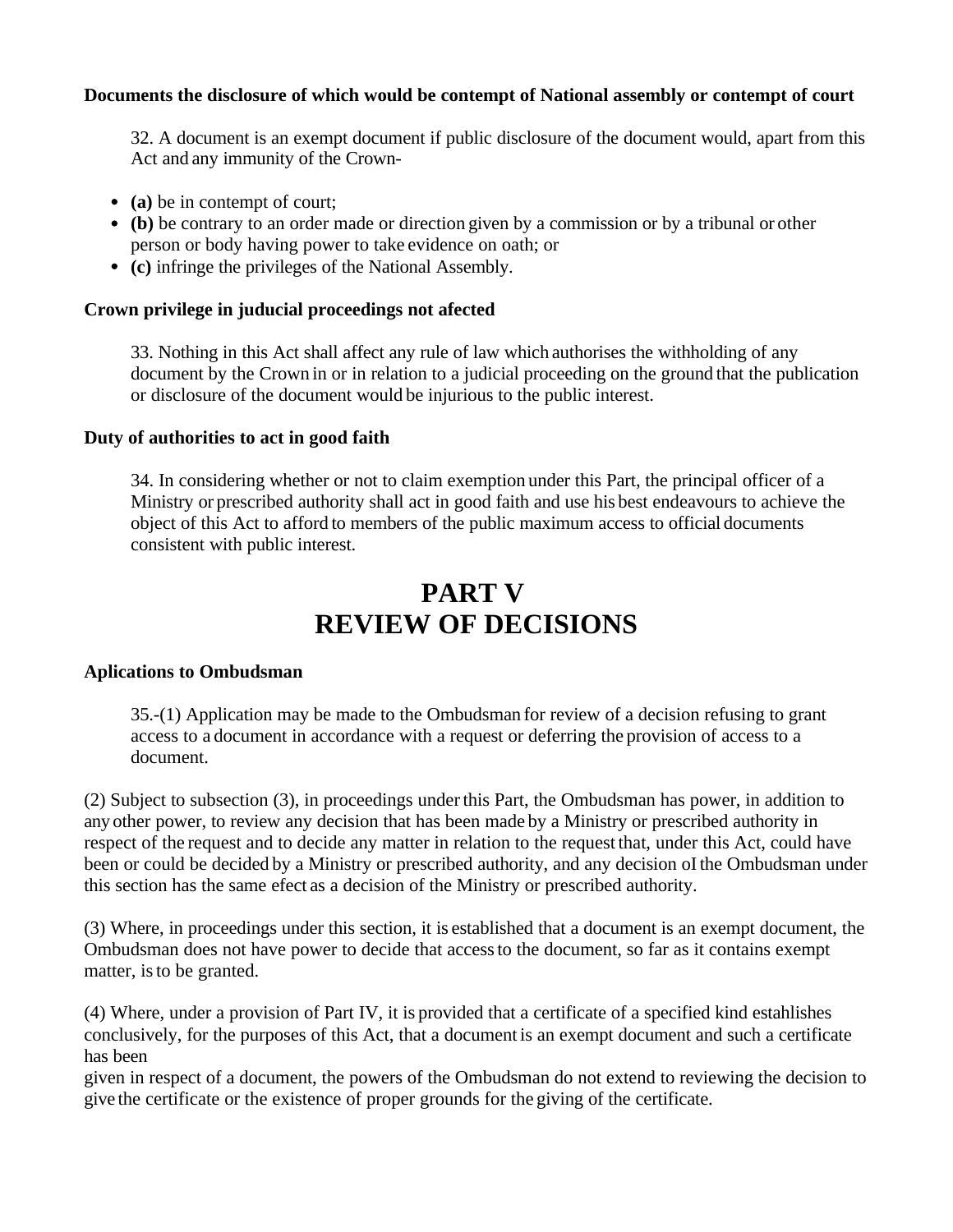(5) The powers of the Ombudsman under thissection extend to matters relating to fees and charges **payable under** this Act in relation to a request.

# **Internal review**

36.-(1) Where a decision has been made, in relation to a request to a Ministry or prescribed authority, otherwise than by the responsible Minister or principal officer(not being a decision on a review under this section), the applicant may, within 28 days after the day on which notice of the decision was given to the applicant in accordance with section 21, apply to the responsible Minister or principal of ficer concerned for a review of the decision in accordance with this section.

(2) A person is not entitled to apply to the Ombudsman for a review of a decision in relation to which subsection (1) applies unless-

- **(a)** he has made an application under thatsubsection in relation to the decision: and
- **(b)** he has been informed of the result of the review or a period of 14 days has elapsed since the day on which he made that application.

(3) Where an application for a review of a decision is made to the responsible Minister or the principal of ficerin accordance with subsection (1), he shall forthwith arrange for himself or a person (not being the person who made the decision) authorized by him to conduct such reviews to review the decision and to make a fresh decision on the original application.

# **Time for aplications to Ombusdman**

37.-(1) Where-

- **(a)** an application for review of a decision has been made in accordance with section 36; and
- **(b)** the application for review is refused or the applicant has not been informed of the result of the review within 14 days after the day on which he made that application,

the applicant may apply to the Ombudsman for review of the decision refusing to grant access to a document, within 21 days of the date on which he is notified of the decision refusing the review or within 21 days after the expiry of the period of 14 days mentioned in paragraph *(b)* of subsection (1) above.

(2) Where-

- **(a)** a request has been made to a Ministry or prescribed authority in accordance with section 16; and
- **(b)** a period of 14 days has elapsed since the day on which the request was received by or on behalf of the Ministry or prescribed authority; and
- **(c)** notice of a decision on the request has not been received by the applicant,

the principal officer shall, for the purpose of enabling an application to be made to the Ombudsman under section 35, be deemed to have made on the last day of that period,a decision refusing to grant access to the document, and the applicant may apply to the Ombudsman to grant access to the document in question within 21 days of the expiry of the said period of 14 days.

(3) Before dealing further with an applicationmade by virtue of this section, the Ombudsman may, on the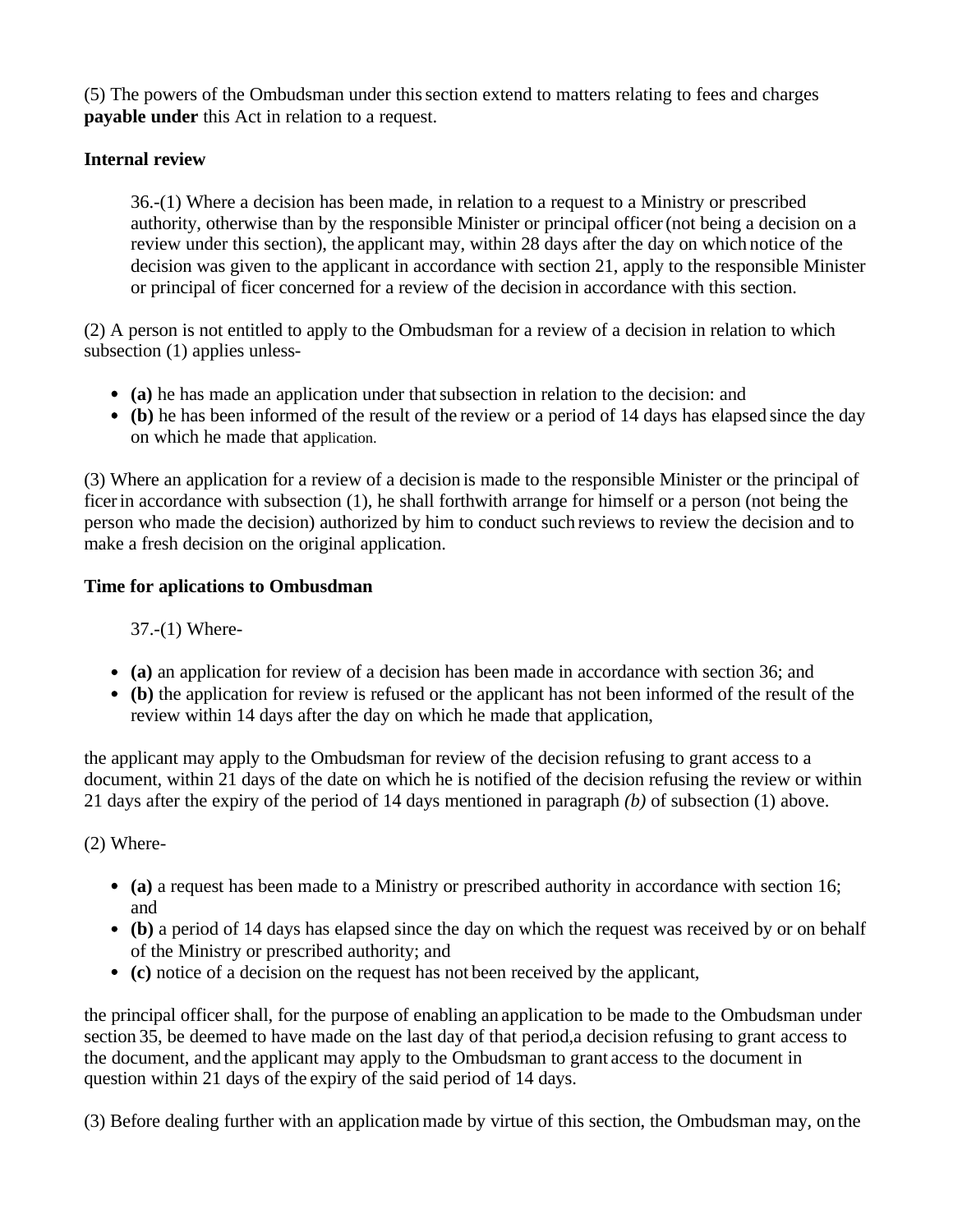application of the Ministry or prescribed authority concerned, allow further time to the Ministry or prescribed authority to deal with the request.

(4) Notwithstanding the period of limitation mentioned in this section, the Ombudsman may, in his discretion, grant further time to the applicant if he is of the opinion that there has been no unreasonable delay in making the application.

# **Burden of proof**

38. In proceedings under this Part, the Ministry or prescribed authority to which or to whom the request was made has the onus of establishing that a decision given in respect of the request was justified or that the Ombudsman should give a decision adverse to the applicant.

# **Powers of Ombudsman to make orders**

39. In proceedings under this Part, the Ombudsman shall make such order as he thinks necessary having regard to the nature of the proceedings and, in particular, to the necessity of avoiding the disclosure to the applicant of exempt matter.

# **Production of excempt documents**

40.-(1) Where there are proceedings betore the ombudsman under this Act in relation to a document that is claimed to be an exempt document, and the Omhudsman is not satisfied, by evidence on affidavit or otherwise that the document is an exempt document, he may require the document to be produced for inspection by him only and if, upon the inspection, he is satisfied that the document is an exempt document, he shall return the docu**ment** to the person by whom it was produced without permitting any other person to have access to the document or disclosing the contents of the document to any other person.

(2) The Ombudsman may require the production,for inspection by him only, of an exempt document for the purposes of determining whether it is practicable for a Ministry or prescribed authority to grant access to a copy of the document with such deletions as to make the copy not an exempt document and, where an exempt document is produced by reason of such a requirement, he shall return the document to the person hy whom it was produced without permitting any other person to have access to the document, or disclosing the contents of the document to any other person.

(3) Notwithstanding subsections (1) and (2) butsubject to subsection (4), the Ombudsman is not empowered in any proceedings to require the production of a document in respect of which there is in force a certificate under section 22 or 23.

(4) Where a certificate of a kind referred to in subsection (3) identifies a part or parts of the document concerned in the manner provided in section 22 (3) or 23 (3), subsection (3) of this section does not prevent the Ombudsman from requiring the production, in proceeding before him under this Act in relation to the document,of a copy of so much of the document as is not included in the part or parts so identified.

# **Evidence of certificates**

41. In proceedings before the Ombudsman under this Part, evidence of a certificate under section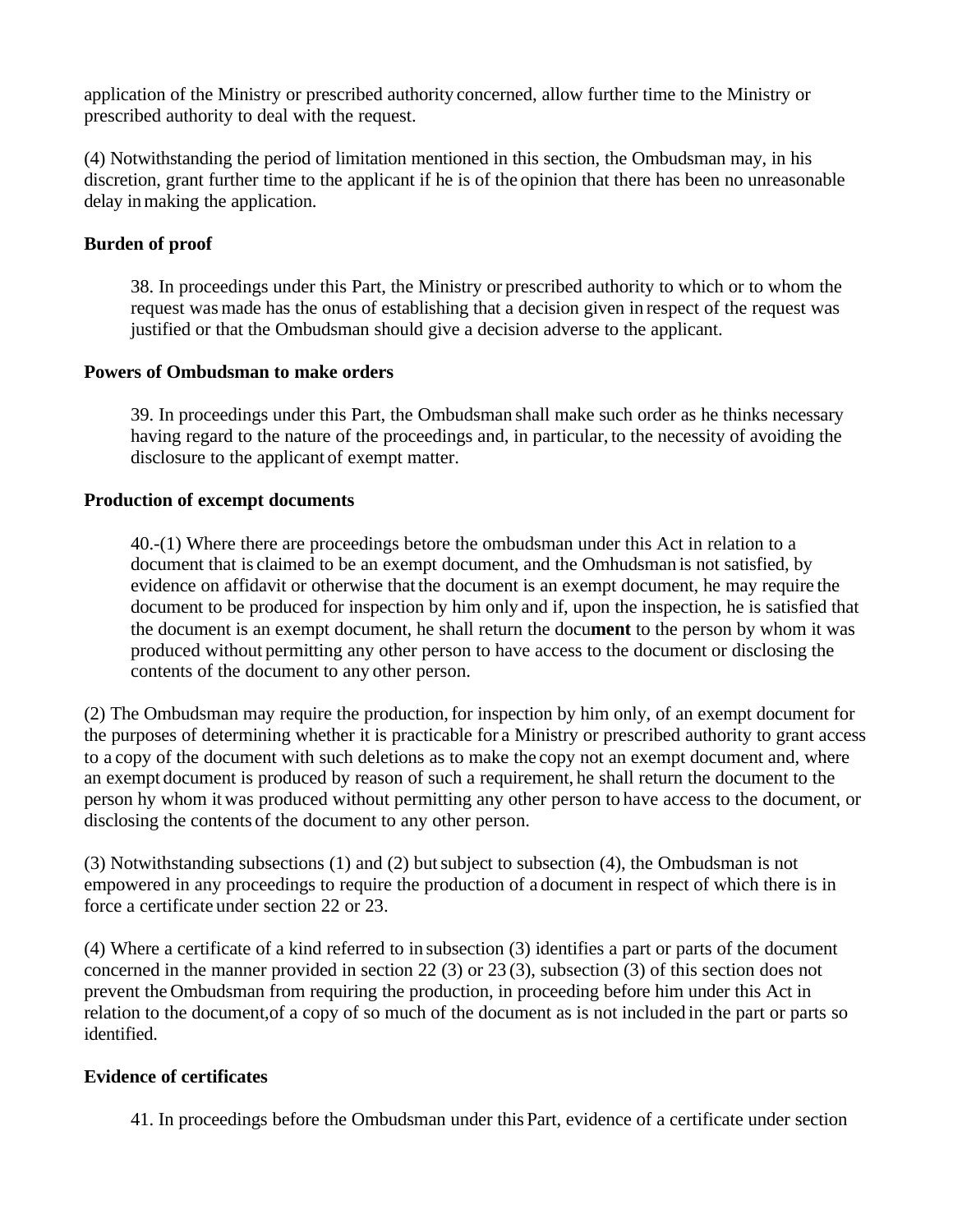22 or 23, including evidence of the identity or nature of the document to which the certificate relates, may be given by affidavit or otherwise and such evidence is admissible without production of the certificate or of the document to which it relates.

#### **Powers of Ombudsman in relation to witnesses, etc.**

42. For the purposes of performing his functions underthis Act, the Ombudsman shall have the same powers as a Magistrate in respect of the attendance and examination of witnesses.

#### **Applet against Ombudsman´s decision CAP. 82**

43. Any party dissatisfied with a decision of the Ombudsman under this Act may appeal to the SupremeCourt, and in every such case the provisions of Part VIII of the Supreme Court of Judicature Act and the rules made thereunder shall *mutatis mutandis* apply.

# **PART VI MISCELLANEOUS**

#### **Protection against actions for defamation or breach of confidence**

44.-(1) Where access has been given to a document and

- **(a)** the access was required by this Act to be given; or
- **(b)** the access was authorized by a Minister, or by an officer having authority, in accordance with section 20 or 36, to make decisions in respect of requests, in the *bona fide* belief that the access was required by this Act to be given,

no action for defamation or breach of confidence lies by reason of the authorizing or giving of the access, against the Government or a prescribed authority or against the Minister or officer who authorised the access or any person who gave the access.

(2) The giving of access to a document (including an exempt document) in consequence of a request shall not be taken, for the purposes of the law relating to defamation or breach of confidence, to constitute an authorization or approval of the publication of the document or of its contents by the person to whom the access was given.

# **Protection in respect of offences**

45. Where access has been given to a document and-

- **(a)** the access was required by this Act to be given; or
- **(b)** the access was authorised by a Minister or by an officer having authority, in accordance with section 20 or 36, to make decisions in respect of requests, in the *bona fide* belief that the access was required by this Act to be given,

neither the person authorising the access nor any person concerned in the giving of the access is guilty of a criminal offence by reason only of the authorising or giving of the access.